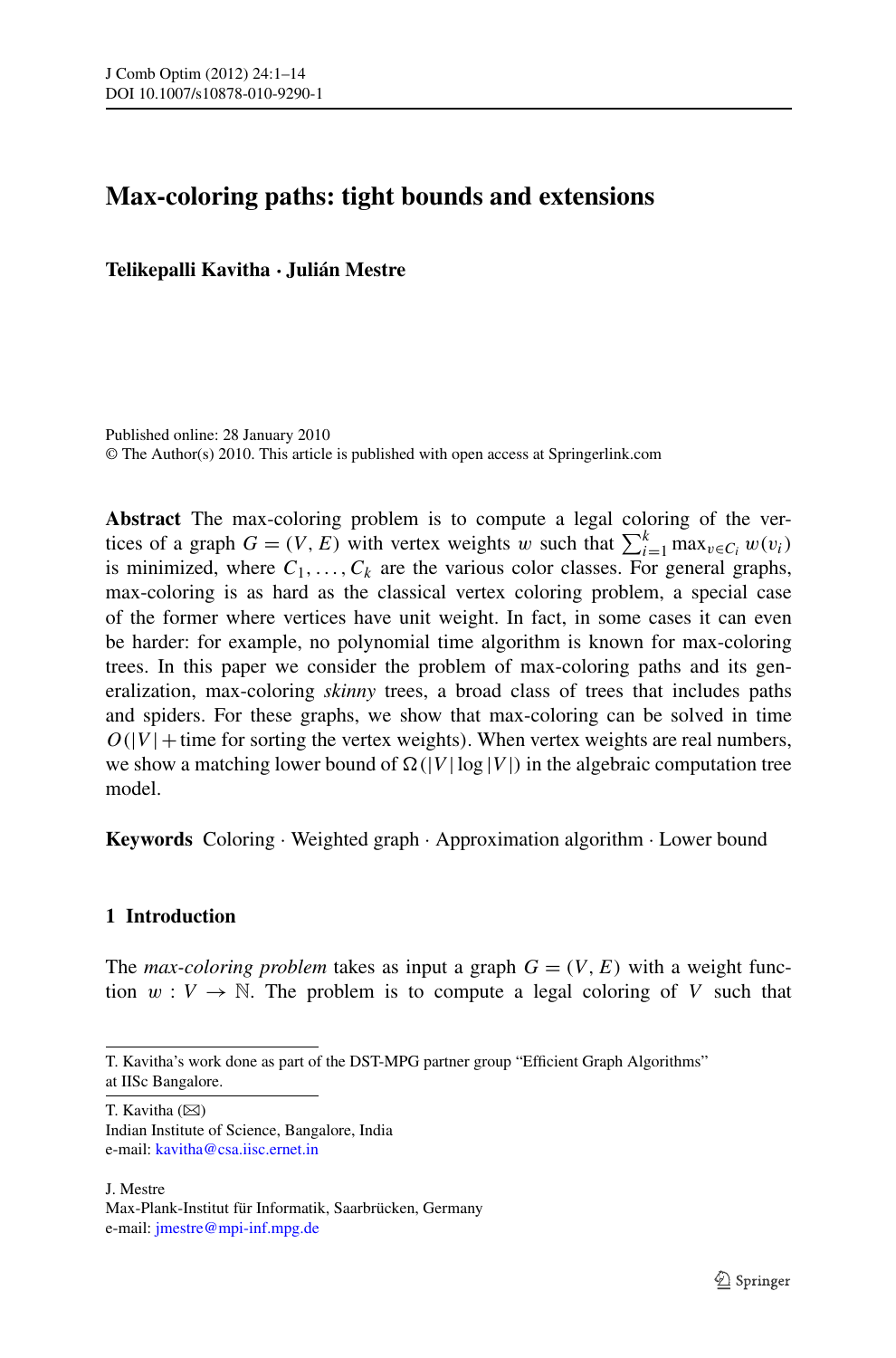$\sum_{i=1}^{k} \max_{v \in C_i} w(v_i)$  is minimized, where  $C_1, \ldots, C_k$  are the various color classes. When all the weights are 1, this problem reduces to the classical problem of determining a legal coloring of *V* using the least number of colors.

The max-coloring problem arises in the problem of partitioning a set of *n* jobs into batches, where all jobs in a batch start at the same time, and the batch is completed when its last job finishes. The length of a batch is the length of the longest job in this batch. The graph *G* has each job as a vertex and each edge in *G* captures a conflict between a pair of jobs, that is, these jobs cannot be processed in the same batch. Thus a valid schedule is a legal coloring of *G*, since each color class consists of jobs that are conflict-free and can be processed together as one batch. The goal is to minimize the makespan of the batch schedule, which is the same as computing a max-coloring of *G*.

Since classical coloring is a special case of max-coloring (when all weights are 1), the problem is hard for general graphs. Unlike the classical coloring problem, maxcoloring bipartite graphs is APX-hard (Pemmaraju and Raman [2005](#page-13-0)). Even maxcoloring of trees is non-trivial: there is an exact algorithm with running time  $O(n^{\log n})$ where *n* is the number of vertices, but only a PTAS is known if we restrict ourselves to polynomial time algorithms (Pemmaraju and Raman [2005\)](#page-13-0). Constant factor approximation algorithms and NP-hardness results for various classes of perfect graphs were given in Epstein and Levin  $(2007)$  $(2007)$ .

The focus of this paper is on max-coloring paths and the more general problem of max-coloring *skinny trees*, these are trees where the set of vertices of degree at least 3 form an independent set. It is easy to show that at most 3 color classes are needed to optimally max-color a path (see, e.g., Brucker [2004](#page-13-2)). This simple observation immediately yields an  $O(n^4)$  time algorithm (Guan and Zhu [1997](#page-13-3)). This was subsequently improved to  $O(n^2)$  by Escoffier et al. ([2006\)](#page-13-4). More recently, Halldórs-son and Shachnai [\(2008](#page-13-5)) gave a recursive  $O(n \log n)$  time algorithm.

In this paper we show algorithms for max-coloring paths and skinny trees that take time  $O(n + S(n))$ , where  $S(n)$  is the time it takes to sort the vertex weights. Since the vertex weights are integers, when they are polynomially bounded, our algorithms take  $O(n)$  time using radix sort to sort the vertex weights. More generally, using the randomized algorithm of Han and Thorup for integer sorting (Han and Thorup [2002](#page-13-6)) makes the expected running time of our algorithms  $O(n\sqrt{\log \log n})$ . Our algorithms can be easily adapted to give  $1 + \epsilon$  approximation of the optimal max-coloring in  $O(n + 1/\epsilon)$  time.

We next consider the problem of max-coloring a path with *real* vertex weights and show a lower bound of  $\Omega(n \log n)$  in the algebraic computation tree model. Thus the complexity of max-coloring a path with real vertex weights is  $\Theta(n \log n)$ .

### 1.1 Applications of max-coloring

As stated earlier, the max-coloring problem occurs in batch scheduling where the edges in the graph capture conflicts between pairs of jobs that cannot be processed in the same batch. Such problems occur naturally in metropolitan networks and in distributed computing as described in Halldórsson and Shachnai [\(2008](#page-13-5)). In metropolitan networks during the transmission of real-time messages, each sender node gets a set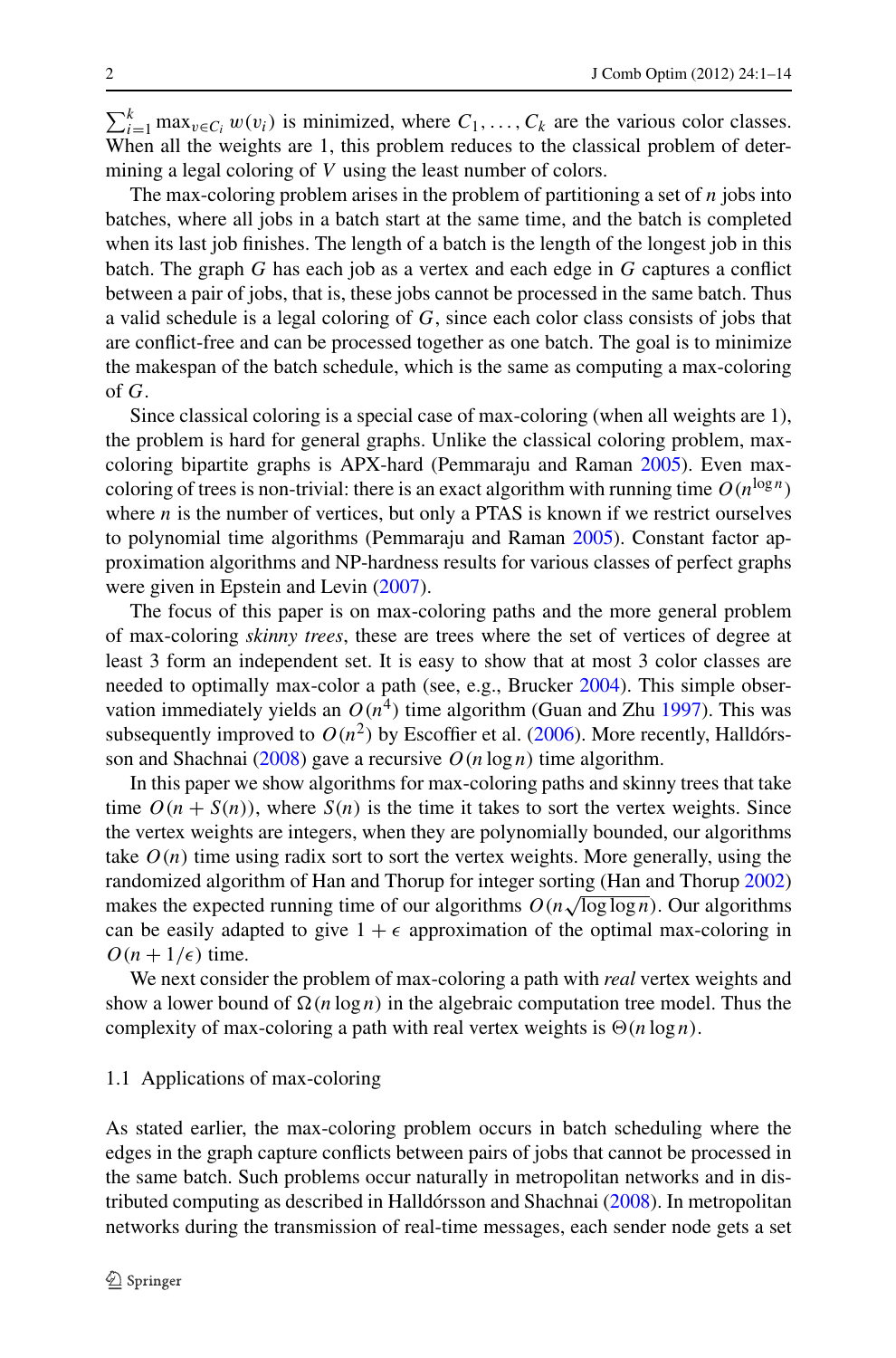of fixed length slots in which he fills up messages and transmits to the receiver. The same slots can be given to multiple senders to improve transmission times (Han et al. [1995\)](#page-13-7). A batch consists of messages that use the same set of slots. The problem of minimizing the number of slots used to transmit all the messages yields an instance of the max-coloring problem.

In distributed operating systems the scheduler identifies processes that do not use the same resources into a batch and executes them simultaneously on several processors until all the jobs in the batch complete (Tanenbaum [1995](#page-13-8); Liu and Beck [2006\)](#page-13-9). The problem of minimizing the total completion time yields an instance of maxcoloring.

<span id="page-2-0"></span>*Organization of the paper* Although our result for skinny trees implies our result for paths, we first present our algorithm for max-coloring paths as this algorithm and analysis are simpler. This is done in Sect. [2](#page-2-0). In Sect. [3](#page-5-0) we present our algorithm to max-color skinny trees. Section [4](#page-9-0) contains our approximation algorithm for this problem. Section [5](#page-9-1) contains our lower bound result.

#### **2 Max-coloring a path in time for sorting the vertex weights**

Our input is a path  $(v_1, v_2, \ldots, v_n)$  with a weight function  $w : \{v_1, \ldots, v_n\} \to \mathbb{N}$ . Since the degree of each vertex is at most 2, it is immediate that optimally maxcoloring a path requires at most three colors: call these colors RED, BLUE, and GREEN. If a fourth color was used on a vertex  $v$ , then one of RED, BLUE, and GREEN is missing from *v*'s neighbors and so the color of *v* can be changed to this missing color and thus the fourth color can be eliminated.

Let the weight of a color class be the weight of a heaviest vertex colored by that color. We assume throughout that the color class RED has the heaviest weight, followed by the color class BLUE and then the color class GREEN. Notice that the weight of RED equals the weight of the heaviest vertex  $w_{\text{max}} = \max_{v \in V} w(v)$ . Then the problem of max-coloring a path is the problem of determining the weights of the BLUE and GREEN color classes so that their sum is minimized. Any coloring always has the form  $[w_{\text{max}}, \beta, \gamma]$ , where the first coordinate denotes the weight of the RED color class, the second coordinate  $\beta$  denotes the weight of the BLUE color class and the third coordinate  $\gamma$  the weight of the GREEN color class.

<span id="page-2-1"></span>Our algorithm can be viewed as consisting of two parts: *initialization* and the *main* part.

*Initialization* This part consists of computing a coloring  $[w_{\text{max}}, b_0, g_0]$  where  $b_0$ is the least possible weight of the BLUE color class. This lower bound  $b_0$  is simply  $\max_{i=1}^{n-1} \min\{w(v_i), w(v_{i+1})\}$ , since for no *i* can both  $v_i$  and  $v_{i+1}$  be colored RED. We state this observation as Lemma [1](#page-2-1).

**Lemma 1** *In every valid coloring* [ $w_{\text{max}}, \beta, \gamma$ ] *we must have*  $\beta \ge b_0$ *, where*  $b_0 =$  $\max_{i=1}^{n-1} \min\{w(v_i), w(v_{i+1})\}.$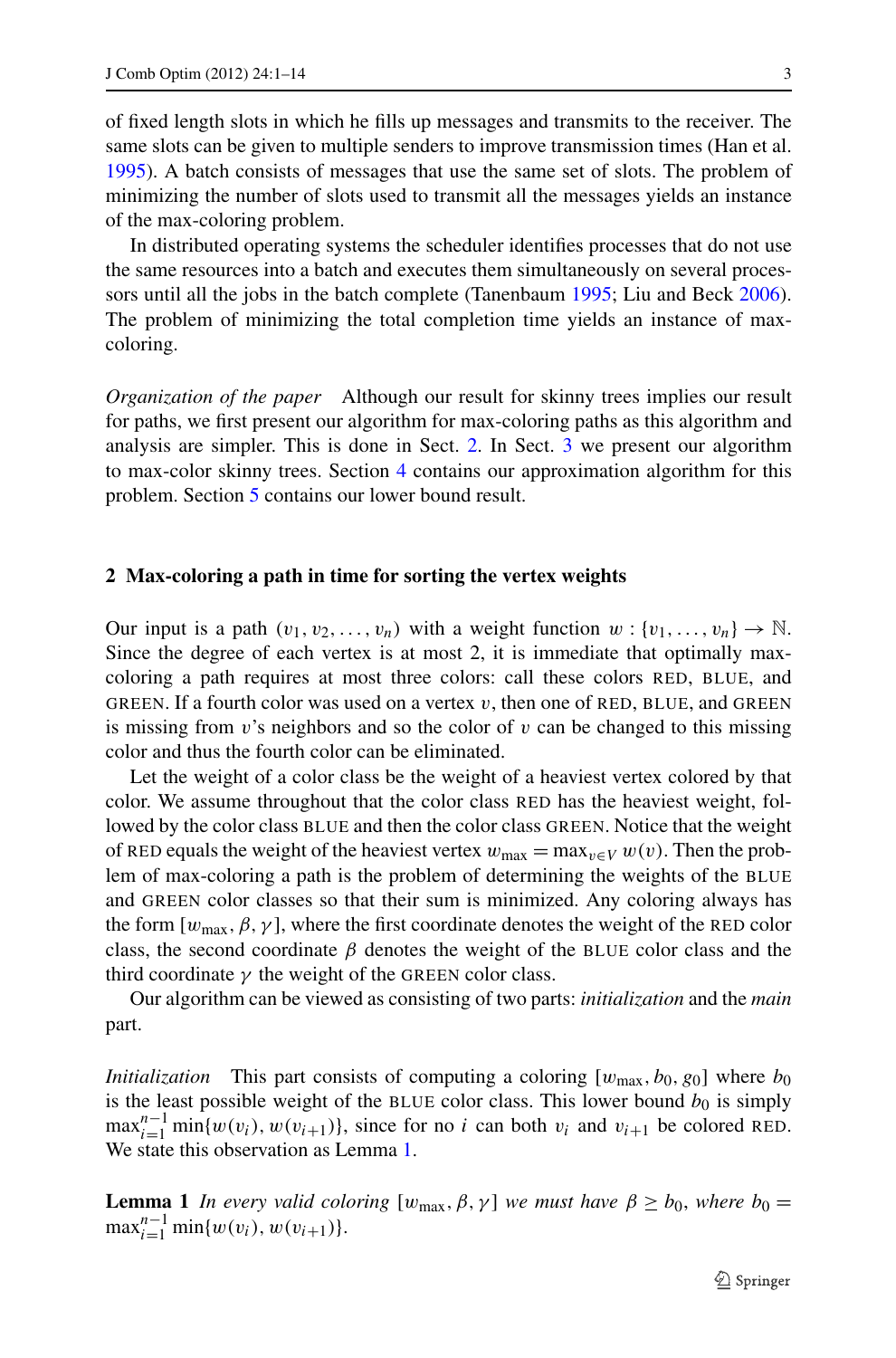<span id="page-3-0"></span>

**Fig. 1** Weight of BLUE is at least 65, since both  $v_2$  and  $v_3$  cannot be colored RED

For example, consider the path in Fig. [1;](#page-3-0) in this example  $b_0 = 65$ .

If  $b_0 = w_{\text{max}}$ , then the optimal solution is to 2-color the path, so let us assume that  $b_0 < w_{\text{max}}$ . After computing  $b_0$ , we identify the nodes  $u_0, \ldots, u_r$  whose weight is strictly larger than  $b_0$ . For each  $i = 1, \ldots, r$  we find a minimum weight vertex  $z_i$ among vertices in the path that lie in between *ui*<sup>−</sup><sup>1</sup> and *ui*. Finally we decompose the path into the sequence  $\rho_0, z_1, \rho_1, \ldots, \rho_{r-1}, z_r, \rho_r$ , where each  $\rho_i$  is a subpath of the original path; notice that  $u_i \in \rho_i$ . Going back to the example of Fig. [1,](#page-3-0) the *u*vertices are  $v_2$ ,  $v_5$ , and  $v_8$ ; the *z*-vertices are  $v_4$  and  $v_6$ ; and the path decomposition is  $\langle (v_1, v_2, v_3), v_4, (v_5), v_6, (v_7, v_8, v_9, v_{10}) \rangle$ .

Let *O* be the odd-indexed vertices in the path, that is,  $O = \{v_1, v_3, ...\}$ , and let *E* be the even-indexed vertices, that is,  $E = \{v_2, v_4, \ldots\}$ . For each subpath  $\rho$  we denote with *oρ* the maximum weight among its odd-indexed vertices and with *eρ* the maximum weight among its even-indexed vertices:

$$
o_{\rho} = \max_{v \in \rho \cap O} w(v) \quad \text{and} \quad e_{\rho} = \max_{v \in \rho \cap E} w(v).
$$

For example, in Fig. [1,](#page-3-0) the subpath  $\rho = (v_7, v_8, v_9, v_{10})$  has  $o_\rho = 60$  and  $e_\rho = 115$ . This information about the subpaths will be useful in the main part.

*The main part* Here we determine various candidate colorings  $[w_{\text{max}}, b_i, g_j]$  in an iterative manner. These colorings are induced by the different path decompositions the algorithm keeps throughout its execution. For a given path decomposition, consider the following coloring: First color all *z*-nodes GREEN and then color each subpath with RED and BLUE as to minimize the weight of the BLUE class.

To begin with, we have the coloring  $[w_{\text{max}}, b_0, g_0]$ . The main part of the algorithm deals with the following question: *by decreasing g*<sup>0</sup> *to some smaller value gi* (*which implies that*  $b_0$  *has to be raised to some value*  $b_i$ *), can we get a lower value of*  $b_i + g_i$ ?

Our algorithm goes through all values  $g_i$  that become candidates for being the maximum weight vertex in the GREEN color class and for each such  $g_i$ , it determines the *minimum* value of  $b_i$  that allows  $[w_{\text{max}}, b_i, g_i]$  to be a legal coloring. The coloring with the least  $b_i + g_i$  value among all these candidates will be output as the optimal max-coloring.

The algorithm is formally presented in Fig. [2](#page-4-0).

The path decompositions and triplets computed by the algorithm when run on the instance from Fig. [1](#page-3-0) are as follows.

| i | Path decomposition                                                                                                                                       | Triplet                        |
|---|----------------------------------------------------------------------------------------------------------------------------------------------------------|--------------------------------|
| 0 | $\langle (v_1, v_2, v_3), v_4, (v_5), v_6, (v_7, v_8, v_9, v_{10}) \rangle$<br>$\langle (v_1, v_2, v_3, v_4, v_5), v_6, (v_7, v_8, v_9, v_{10}) \rangle$ | [115, 65, 60]<br>[115, 70, 40] |
|   | $\langle (v_1, v_2, v_3, v_4, v_5, v_6, v_7, v_8, v_9, v_{10}) \rangle$                                                                                  | [115, 115, 0]                  |

And thus, the optimal solution is the coloring induced by [115*,* 70*,* 40].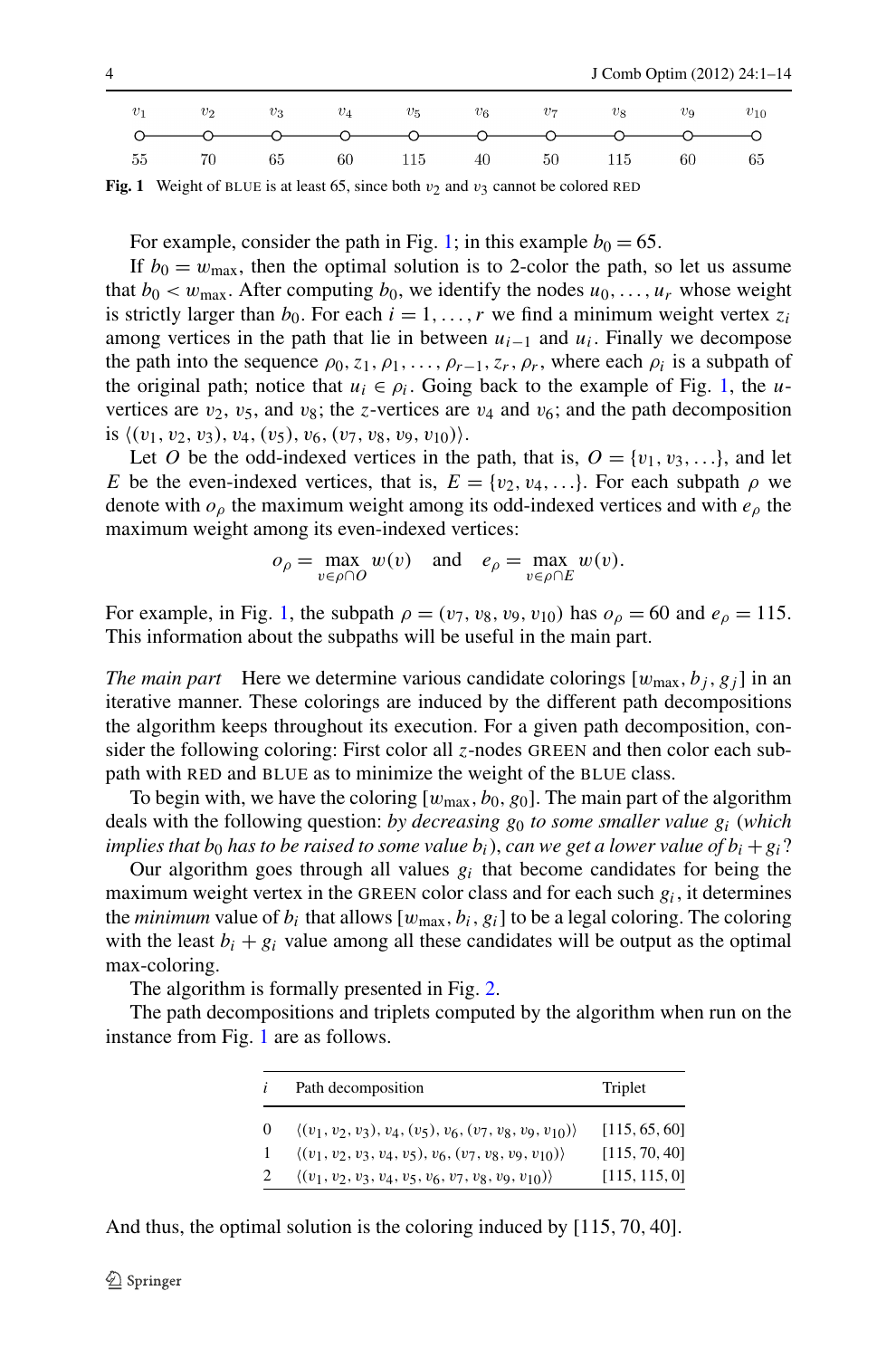- 1. *b*<sub>0</sub> ← max<sub>1≤*j*<*n*−1</sub> min{ $w(v_j)$ ,  $w(v_{j+1})$ }
- 2. Scan the path from left to right identifying nodes  $u_0, \ldots, u_r$  s.t.  $w(u_j) > b_0$ .
- 3. For each  $i = 1, \ldots, r$ , find a vertex  $z_i$  with minimum weight in  $(u_{i-1}, \ldots, u_i)$ .
- 4. Build the path decomposition  $\rho_0, z_1, \rho_1, \ldots, \rho_{r-1}, z_r, \rho_r$ and compute  $o_{\rho_i}$  and  $e_{\rho_i}$  for each  $i = 0, \ldots, r$ .
- 5. *g*<sup>0</sup> ← max<sub>1≤*j*≤*r*</sub>  $w(z_i)$
- <span id="page-4-0"></span>6. *Q* ← queue containing the vertices  $z_i$  in non-increasing order of  $w(z_i)$ .<br>7. **for**  $i = 1, ..., r$  **do**
- 7. **for**  $i = 1, ..., r$  **do**<br>8.  $z \leftarrow \text{pop first}$
- $z \leftarrow$  pop first vertex from *Q*
- 9. let  $\rho'$  and  $\rho''$  be the subpaths flanking *z* in the current path decomposition
- 10. replace  $\rho'$ , z,  $\rho''$  with a new subpath  $\rho$  in the path decomposition
- 11. compute  $e_\rho$  and  $o_\rho$  from  $w(z)$ ,  $e_{\rho'}$ ,  $o_{\rho'}$ ,  $e_{\rho''}$ , and  $o_{\rho''}$ <br>12.  $h \leftarrow \max\{\min\{e_{\rho}, o_{\rho}\}, h_{\rho+1}\}$
- 12. *b<sub>i</sub>* ← max{min{*e<sub>p</sub>*, *o<sub>p</sub>*}, *b<sub>i</sub>*−1}<br>13 *o<sub>i</sub>* ← weight of the next *z*-ver
- $g_i \leftarrow$  weight of the next *z*-vertex in *Q*
- 14. **return** best coloring among the candidates  $[w_{\text{max}}, b_i, g_i]$  for  $i = 0, \ldots, r$ .

<span id="page-4-1"></span>**Fig. 2** Pseudocode of our algorithm for max-coloring a path

#### 2.1 Correctness

In this subsection we will establish the correctness of algorithm MAX-COLORING-PATH. To that end, we first prove a few technical lemmas.

**Lemma 2** *Every candidate triplet* [ $w_{\text{max}}$ ,  $b_i$ ,  $g_i$ ] *has a corresponding valid coloring.* 

*Proof* We will show how to construct a valid  $[w_{\text{max}}, b_i, g_i]$  coloring using the path decomposition the algorithm had at the end of the *i*th iteration. Consider the following coloring: First color all *z*-nodes GREEN and then color each subpath with RED and BLUE so as to minimize the weight of the BLUE class. We prove by induction on *i* this is a  $[w_{\text{max}}, b_i, g_i]$  coloring.

Consider the coloring induced by the path decomposition right before the first iteration. We claim this is  $[w_{\text{max}}, b_0, g_0]$  or better. To see this, we color the *z*-vertices GREEN and the *u*-vertices RED. The remaining vertices have weight at most  $b_0$ , so coloring them with RED and BLUE gives us the desired coloring.

<span id="page-4-2"></span>Assume, by induction, that the coloring induced by the path decomposition after the *i* − 1st iteration is  $[w_{\text{max}}, b_{i-1}, g_{i-1}]$ . Suppose the *i*th iteration pops vertex *z* for processing from *Q*. Notice that *z* has weight *gi*−1. The coloring at the end of the *i*th iteration can only differ from the one from the previous iteration in the nodes in  $\rho'$ , z,  $\rho''$ , which are merged into a new subpath  $\rho$ . Thus, the weight of the BLUE color class is the maximum of *bi*<sup>−</sup><sup>1</sup> and the weight of the BLUE color class in the optimal 2 coloring of  $\rho$ , which in turn must be min $\{e_{\rho}, o_{\rho}\}$ . Similarly, the weight of the GREEN color class in the new coloring is  $g_i$ . Therefore, we have a  $[w_{\text{max}}, b_i, g_i]$  coloring.  $\Box$ 

**Lemma 3** *Let*  $i < r$  *be such that*  $b_i < b_{i+1}$ *. For every valid coloring*  $[w_{\text{max}}, \beta, \gamma]$  *if*  $\beta < b_{i+1}$  *then*  $\gamma \geq g_i$ .

*Proof* Consider the  $i + 1$ st iteration of the algorithm and let *z* be the vertex removed from the queue (recall that  $w(z) = g_i$ ). Since  $b_{i+1} > b_i$  it must be the case that the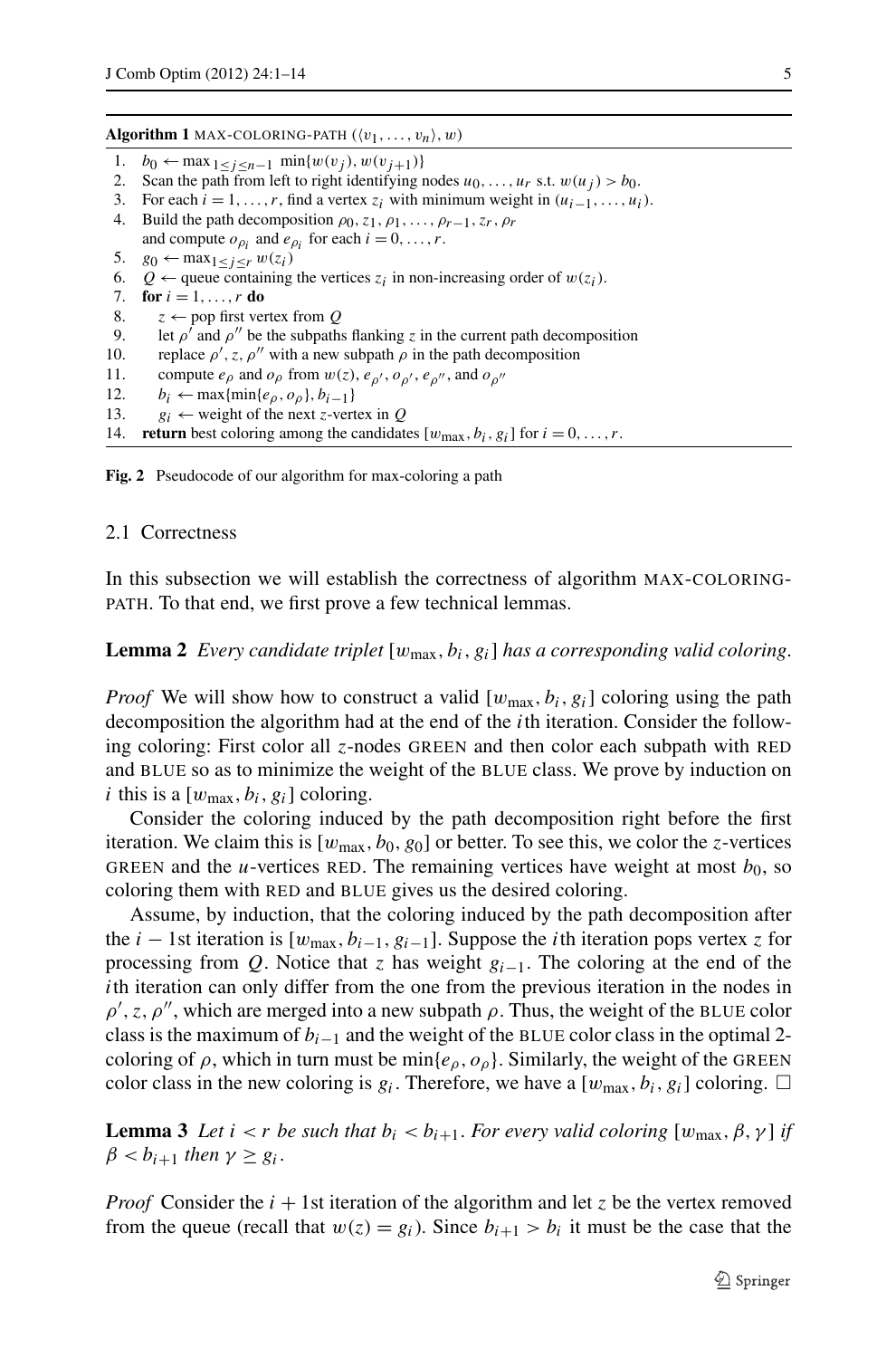weight of the BLUE class in the optimal 2-coloring of the subpath  $\rho$  created after merging *z* with its neighboring subpaths is  $b_{i+1}$ . It follows that any valid coloring [ $w_{\text{max}}$ ,  $\beta$ ,  $\gamma$ ] such that  $\beta < b_{i+1}$  must color at least one vertex in  $\rho$  GREEN. However, *z* and all other nodes in  $\rho$  have weight greater than or equal to  $g_i$  thus  $\gamma \ge g_i$ .

Everything is in place to prove the correctness of our algorithm.

# **Theorem 1** *Algorithm* MAX-COLORING-PATH *outputs a feasible optimal maxcoloring*.

*Proof* First, we note that from Lemma [2](#page-4-1) it follows that the solution output is a valid coloring. To argue that it is optimal, we show that for any valid coloring  $[w_{\text{max}}, \beta, \gamma]$ there is a candidate triplet at least as good. If  $\beta > b_r$  then our algorithm considers the candidate solution  $[w_{\text{max}}, b_r, g_r]$  where  $g_r = 0$  (at the last iteration the queue is empty), so the solution output is at least as good as  $[w_{\text{max}}, \beta, \gamma]$ . Otherwise, there exists  $0 \le i < r$  such that  $b_i \le \beta < b_{i+1}$  $b_i \le \beta < b_{i+1}$  $b_i \le \beta < b_{i+1}$  (recall that, by Lemma 1, for any valid coloring  $\beta \ge b_0$ ). Therefore, by Lemma [3](#page-4-2) we have  $\gamma \ge g_i$  and since the algorithm considers the candidate solution  $[w_{\text{max}}, b_i, g_i]$ , the solution output is at least as good as  $[w_{\text{max}}, \beta, \gamma]$ . It follows that our algorithm outputs an optimal solution.  $\square$ 

## 2.2 Running time

<span id="page-5-1"></span>The initial path decomposition and the first coloring can be computed in  $O(n)$  time. The path decomposition is maintained as a doubly linked list. Building the queue *Q* requires that we sort the weights of the  $z_j$  vertices. After that, in each iteration we update the path decomposition by merging two adjacent subpaths. We can carry out the update in  $O(1)$  time by keeping for each vertex in  $Q$ , a pointer to its position in the path decomposition. Each iteration removes one *z*-vertex from our path decomposition, so the total running time of the for loop is  $O(r)$ . Hence, other than the sorting done in Line 6, our algorithm runs in  $O(n)$  time. The sorting time is our most expensive step. In the RAM model, this step can be carried out in  $O(n\sqrt{\log \log n})$ expected time using the algorithm of Han and Thorup (Han and Thorup [2002](#page-13-6)) for integer sorting. In fact, this sorting step is more efficient in many cases, for example when the weights are polynomially bounded in *n*.

<span id="page-5-0"></span>**Theorem 2** *The running time of our algorithm is*  $O(n + S(r))$ *, where*  $S(r)$  *is the time it takes to sort the weights of the vertices z*1*,...,zr used in the initial path decomposition*.

# **3 Extension to skinny trees**

In this section we present our algorithm for max-coloring a tree  $T = (V, E)$  having the property that the set of vertices of degree at least 3 forms an independent set. We call such a tree *skinny*. As we will see next, any such tree has the interesting property that it always has an optimal coloring with at most 3 colors. Two notable examples of trees falling in this class are paths (every vertex has degree at most 2) and spiders (there is a single vertex with degree 3 or more).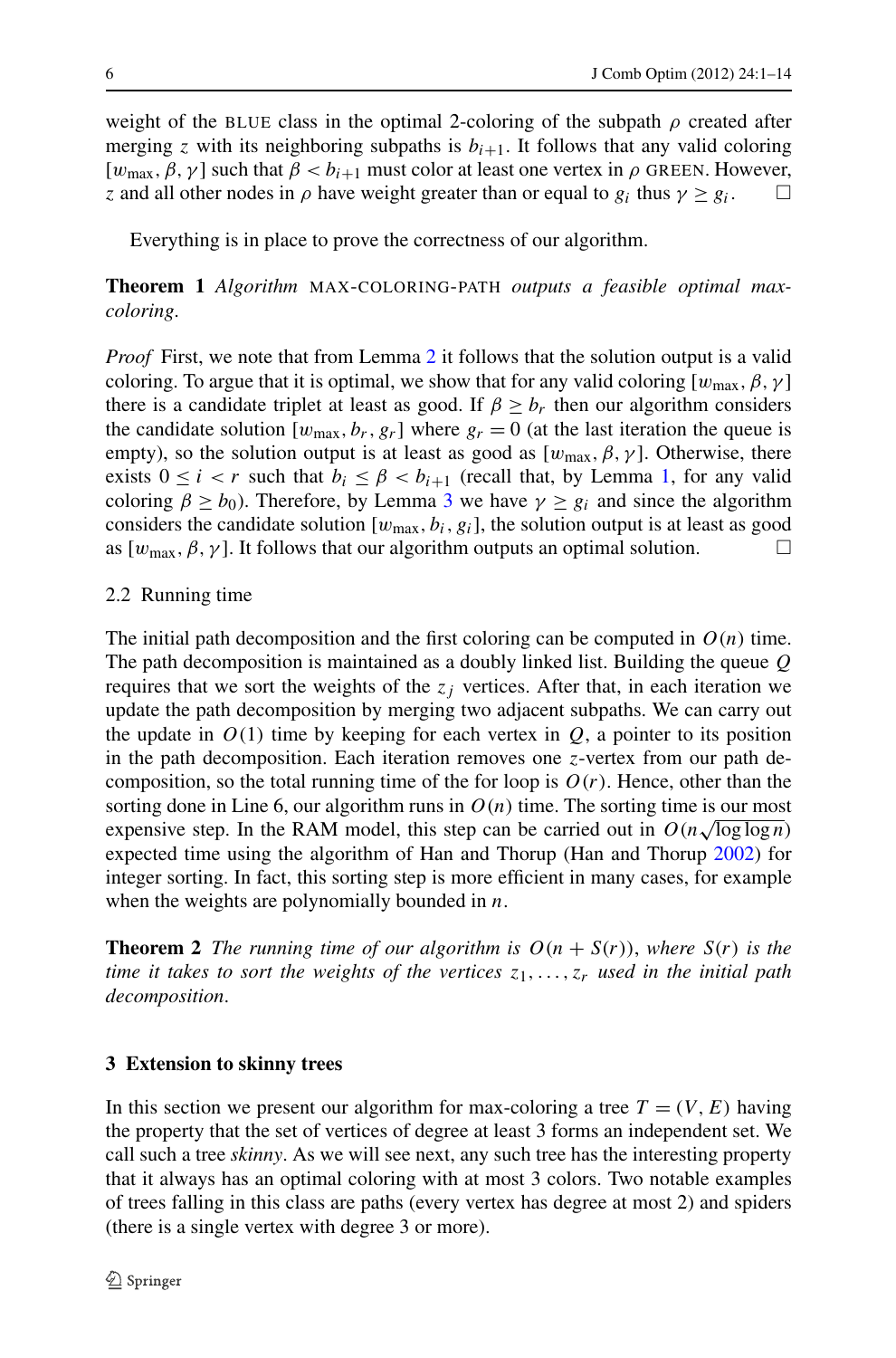#### <span id="page-6-0"></span>**Lemma 4** *Every skinny tree T has an optimal max-coloring using at most* 3 *colors*.

*Proof* Suppose a fourth color is used, where colors  $RED > BLUE > GREEN$  denote the three heaviest color classes. Consider any vertex  $x$  that is colored by a color different from these 3 colors. If this is a degree  $\leq$  2 vertex, then one of RED, BLUE, GREEN is missing from its neighborhood. Hence we can change the color of *x* to this missing color and this results in a valid coloring and the value to be optimized does not increase by this change of color. Hence after we perform this step for every such *x* of degree at most 2, only vertices of degree 3 or higher may be colored by a color other than RED, BLUE, or GREEN.

Let *y* be such a vertex. If *y* has no GREEN-colored neighbors, then we can change the color of *y* to GREEN. So let us assume that *y* has a neighbor *v* that is colored GREEN. By the structure of  $T$ , we know that the degree of  $v$  is at most 2. Since one neighbor of  $v$  is  $y$ , there is at most another neighbor of  $v$ ; hence one of RED, BLUE is missing from  $v$ 's neighborhood—thus we can change the color of  $v$  from GREEN to this missing color in RED, BLUE. The value to be optimized does not increase by this change of color. Repeating this step for every neighbor of *y* that is colored GREEN allows us to eliminate GREEN from *y*'s neighborhood. Now *y* can be colored GREEN. Hence it follows that the optimal max-coloring on such a graph uses at most  $3$  colors.

From Lemma [4](#page-6-0), an  $O(n^3)$  time algorithm follows easily: Pemmaraju and Raman [\(2005](#page-13-0)) gave an  $O(kn)$  time algorithm that given a tree T and a tuple  $[W_1, \ldots, W_k]$ determines if there is a feasible coloring  $[W_1, \ldots, W_k]$  of *T*; since there are  $O(n^2)$ possible triples  $[w_{\text{max}}, \beta, \gamma]$  for 3-colorings, we get an  $O(n^3)$  time algorithm. We improve on this by showing an almost linear time algorithm for max-coloring skinny trees. Our algorithm has the same two basic parts as the algorithm in Sect. [2](#page-2-0): an *initialization* part and a *main* part. We first describe the algorithm and then proceed to show its correctness. The implementation details will be described later. The complete pseudocode for our algorithm is given in Fig. [3](#page-6-1).

*Initialization* As we did before, we look at each edge and determine a lower bound *b*<sub>0</sub> for BLUE as  $b_0 = \max_{(u,v)\in T} \min\{w(u), w(v)\}$ . Since for any edge  $(u, v)$ , both

<span id="page-6-1"></span>

| <b>Algorithm 2</b> MAX-COLORING-SKINNY-TREE $(T, w)$ |                                                                                                  |  |
|------------------------------------------------------|--------------------------------------------------------------------------------------------------|--|
|                                                      | 1. $b_0 \leftarrow g_0 \leftarrow \max_{(u,v) \in T} \min\{w(u), w(v)\}\$                        |  |
|                                                      | 2. $H \leftarrow \{v \in V \mid w(v) > b_0\}$                                                    |  |
|                                                      | 3. $L \leftarrow \{v \in V \mid w(v) \leq b_0\}$                                                 |  |
|                                                      | 4. $Q \leftarrow$ list $z_1, \ldots, z_{ L }$ of vertices in L in non-increasing order of weight |  |
| 5.                                                   | for $z_i$ in O do                                                                                |  |
| 6.                                                   | transfer $z_i$ from L to H                                                                       |  |
| 7.                                                   | let C be the connected component of H containing $z_i$                                           |  |
| 8.                                                   | $[\alpha, \beta] \leftarrow$ optimally 2-color C                                                 |  |
| 9.                                                   | $b_i \leftarrow \max\{\beta, b_{i-1}\}\$                                                         |  |
| 10.                                                  | $g_i \leftarrow \max_{v \in I} w(v)$                                                             |  |
| 11.                                                  | record $[w_{\text{max}}, b_i, g_i]$ as a candidate solution                                      |  |
| 12.                                                  | return best coloring among the candidate solutions                                               |  |

Fig. 3 Pseudocode of our algorithm for max-coloring a skinny tree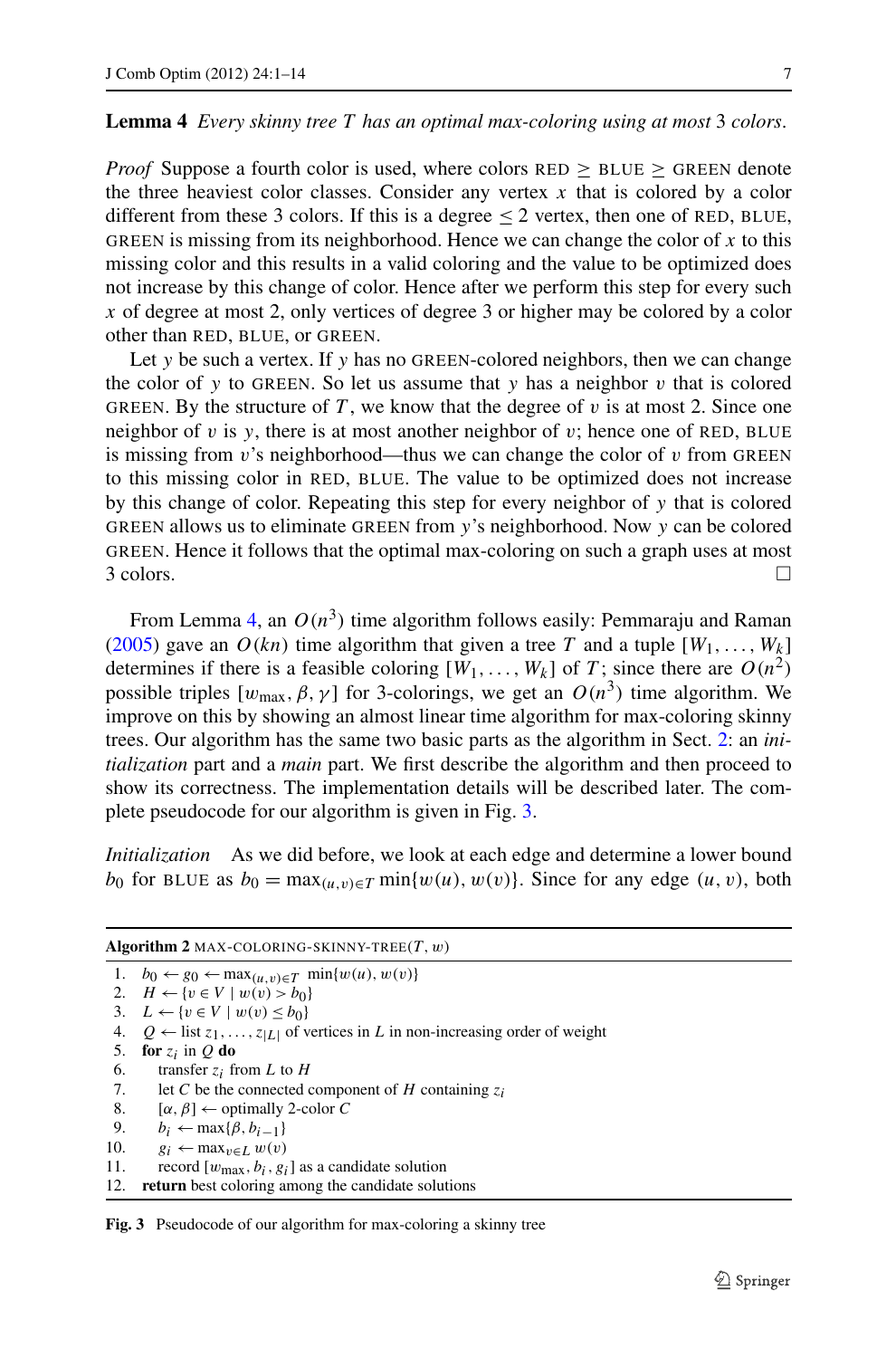*u* and *v* cannot be colored RED, it follows that  $b<sub>0</sub>$  is a lower bound for BLUE. We partition the vertices into a set of heavy nodes  $H = \{u \in T \mid w(u) > b_0\}$  and a set of light nodes  $L = \{u \in T \mid w(u) \le b_0\}.$ 

Notice that the vertices in *H* form an independent set. Hence there exists a  $[w_{\text{max}}, b_0, g_0]$  coloring with  $g_0 = b_0$  where the vertices in *H* are colored RED and the vertices in *L* are colored BLUE and GREEN. In order to reduce this cost we will transfer some vertices from  $L$  to  $H$ . This will reduce the cost of the GREEN class, but it may drive up the cost of the BLUE class. In this way, we produce a number of candidate solutions. At the end, we output the coloring with minimum cost. How these candidate solutions are produced is discussed next.

*The main part* In the *i*th iteration we transfer a node  $u \in L$  of maximum weight to *H*. Then we optimally color with RED and BLUE the nodes in *H* to obtain a coloring with cost  $[\alpha, \beta]$ . We extend this into a proper 3-coloring by coloring the remaining vertices of *L* with RED, BLUE, and GREEN. The cost of this coloring is at most  $[w_{\text{max}}, b_i, g_i]$  where  $b_i = \max{\{\beta, b_{i-1}\}}$  and  $g_i = \max_{u \in L} w(u)$ . We record this coloring as a candidate solution and at the end of the algorithm (when  $L = \emptyset$ ) we return the best candidate solution thus produced.

## <span id="page-7-0"></span>3.1 Correctness

The correctness of the algorithm relies on the following lemmas.

**Lemma 5** *Let H be a subset of the vertices of a skinny tree T* . *Then every coloring of H with* RED *and* BLUE *can be extended to the whole tree using an extra color* **GREEN.** 

<span id="page-7-1"></span>*Proof* First color with GREEN all the vertices in  $T \setminus H$  whose degree is 3 or more. The vertices that remain uncolored form a collection of paths whose endpoints have degree 2 or 1 in the original tree. These left-over paths can be easily colored without creating any conflicts.  $\Box$ 

**Lemma 6** *In every valid coloring*  $[w_{\text{max}}, \beta, \gamma]$  *of T we have*  $\beta \ge b_0$ .

The above lemma follows from the fact that  $b_0 = \max_{(u,v)\in T} \min\{w(u), w(v)\}.$ 

**Lemma 7** *Let i be such that*  $b_i < b_{i+1}$  *and*  $[w_{max}, \beta, \gamma]$  *be a valid coloring of T with*  $\beta < b_{i+1}$ *. Then we must have*  $\gamma \geq g_i$ *.* 

*Proof* Let *H* and *L* be the set of heavy and light vertices after the *i*th iteration is executed and let  $z_{i+1}$  be the vertex in *L* to be transferred to *H* in the  $i + 1$ st iteration. Recall that  $g_i = \max_{v \in L} w(v) = w(z_{i+1})$ .

The vertices in  $H$  form a number of connected components in  $T$ . If the vertex  $z_{i+1}$  is adjacent to none of these components then the cost of 2-coloring  $H + z_{i+1}$ cannot be more than 2-coloring *H*. Therefore, adding  $z_{i+1}$  must either enlarge a single component or merge several components. At any rate, the cost of optimally 2 coloring this new component must be  $[\alpha, b_{i+1}]$ —the cost of coloring the remaining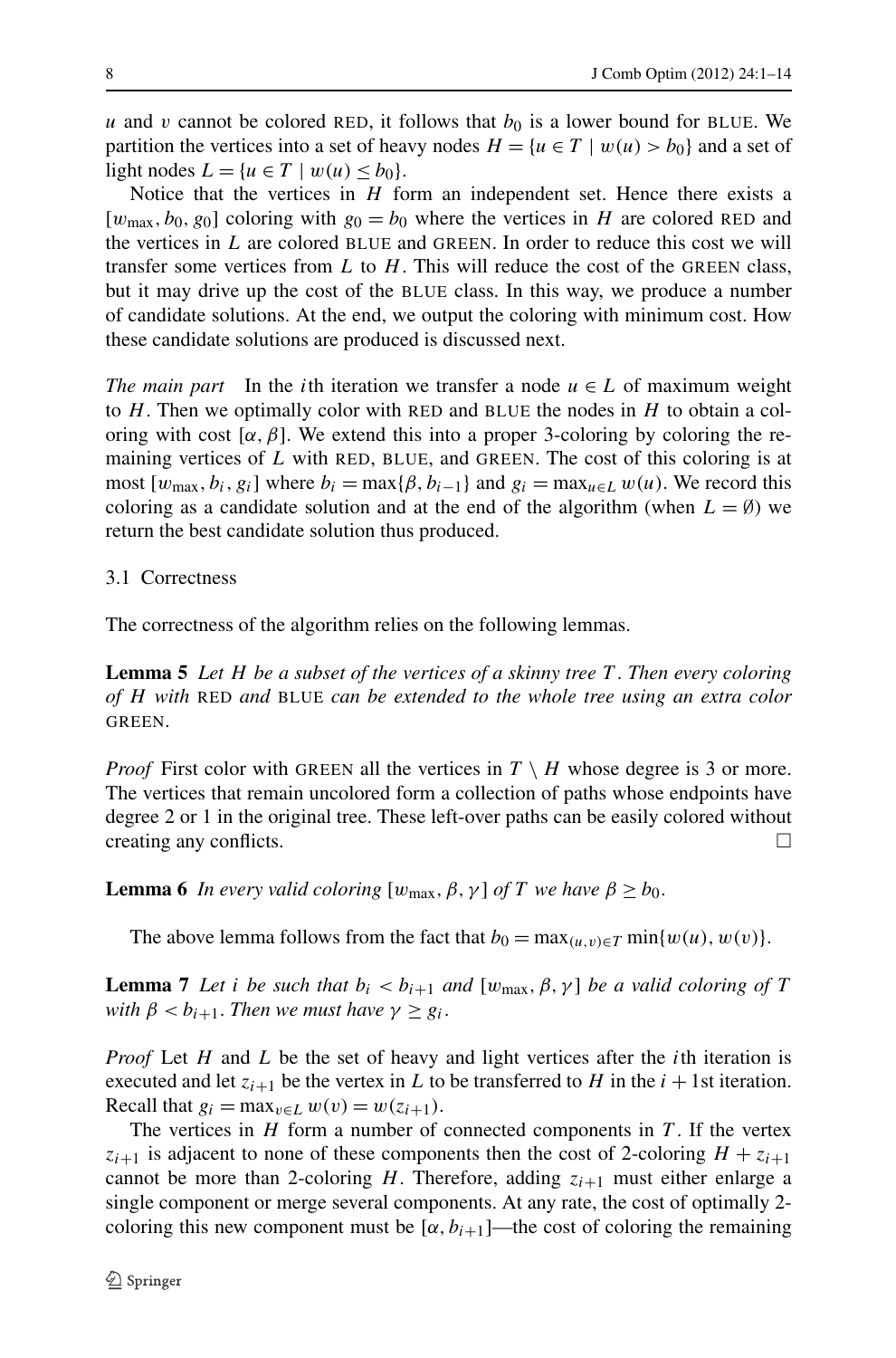components does not change with the update. Since the coloring  $[w_{\text{max}}, \beta, \gamma]$  from the lemma statement has  $\beta < b_{i+1}$ , it must be the case that at least one vertex in the component is colored GREEN. Since all nodes in the component have weight greater or equal than  $g_i$ , it follows that  $\gamma \geq g_i$ .

**Theorem 3** *The algorithm* MAX-COLORING-SKINNY-TREES *outputs a feasible optimal max-coloring*.

*Proof* First we note that by Lemma [5](#page-7-0), every candidate solution is feasible and thus the algorithm outputs a feasible solution.

Let  $[w_{\text{max}}, b_r, g_r]$  be the last coloring produced by the algorithm. For each valid 3coloring  $[w_{\text{max}}, b, g]$  where  $b < b_r$  it follows from Lemma [7](#page-7-1) and the fact that  $b \ge b_0$ that our algorithm finds an algorithm just as good. If  $b \geq b_r$  then the last coloring produced is at least as good since  $g_r = 0$  (at this point  $L = \emptyset$ ).

<span id="page-8-0"></span>3.2 Implementation details

We will show that except for Line 4, the algorithm runs in linear time. In fact, we only need to argue that the time spent on Lines 7 and 8 is linear as it is straightforward to implement the remaining lines in linear time. The following theorem shows this can be done.

We conclude this section with Theorem [4.](#page-8-0)

**Theorem 4** *The algorithm* MAX-COLORING-SKINNY-TREES *can be implemented to run in*  $O(n + S(n))$  *time, where*  $S(n)$  *is the time it takes to sort the vertices by weight.* 

*Proof* First we need to keep track of the connected components of *H*. This can be done using a union-find data structure. We note that each time we process a node  $z_i$ , we need to find the components of its neighbors so we execute at most deg( $z_i$ ) union and  $deg(z_i)$  find operations. Normally, this would add up to superlinear time since the best we can get is  $O(1)$  time per union and  $O(\alpha(n))$  amortized time per find where  $\alpha$  is the inverse Ackermann's function (Tarjan [1975,](#page-13-10) [1979](#page-13-11)). However, in our case, the union operations follow the underlying tree structure and for precisely this setup there exists a data structure that can execute both operations in  $O(1)$  amortized time (Gabow and Tarjan [1985\)](#page-13-12). This means that we can execute Line 7 in  $O(\deg(z_i))$ amortized time.

In order to carry out Line 8 within the same time bound, we need to keep some information about our components. We assume that *T* is rooted at some arbitrary vertex and we define *E* as the set of vertices with even depth and *O* as the set of vertices in *T* with odd depth. For each connected component *C* in *H*, we store the maximum weight of vertices in  $C \cap E$  and the maximum weight of vertices in  $C \cap O$ ; we denote these two values with  $e_C = \max_{v \in C \cap E} w(v)$  and  $o_C = \max_{v \in C \cap O} w(v)$ . (Note that it is very easy to maintain this information as we transfer vertices from *L* to *H*.) Then an optimal 2-coloring of *C* is simply  $\left[\max\{e_C, o_c\}, \min\{e_C, o_C\}\right]$ .

It follows that the total time we spend in Lines 7 and 8 is  $O(\sum_{v \in T} deg(z_i))$  =  $O(n)$ . The remaining lines can clearly be implemented to run in linear time as well.  $\Box$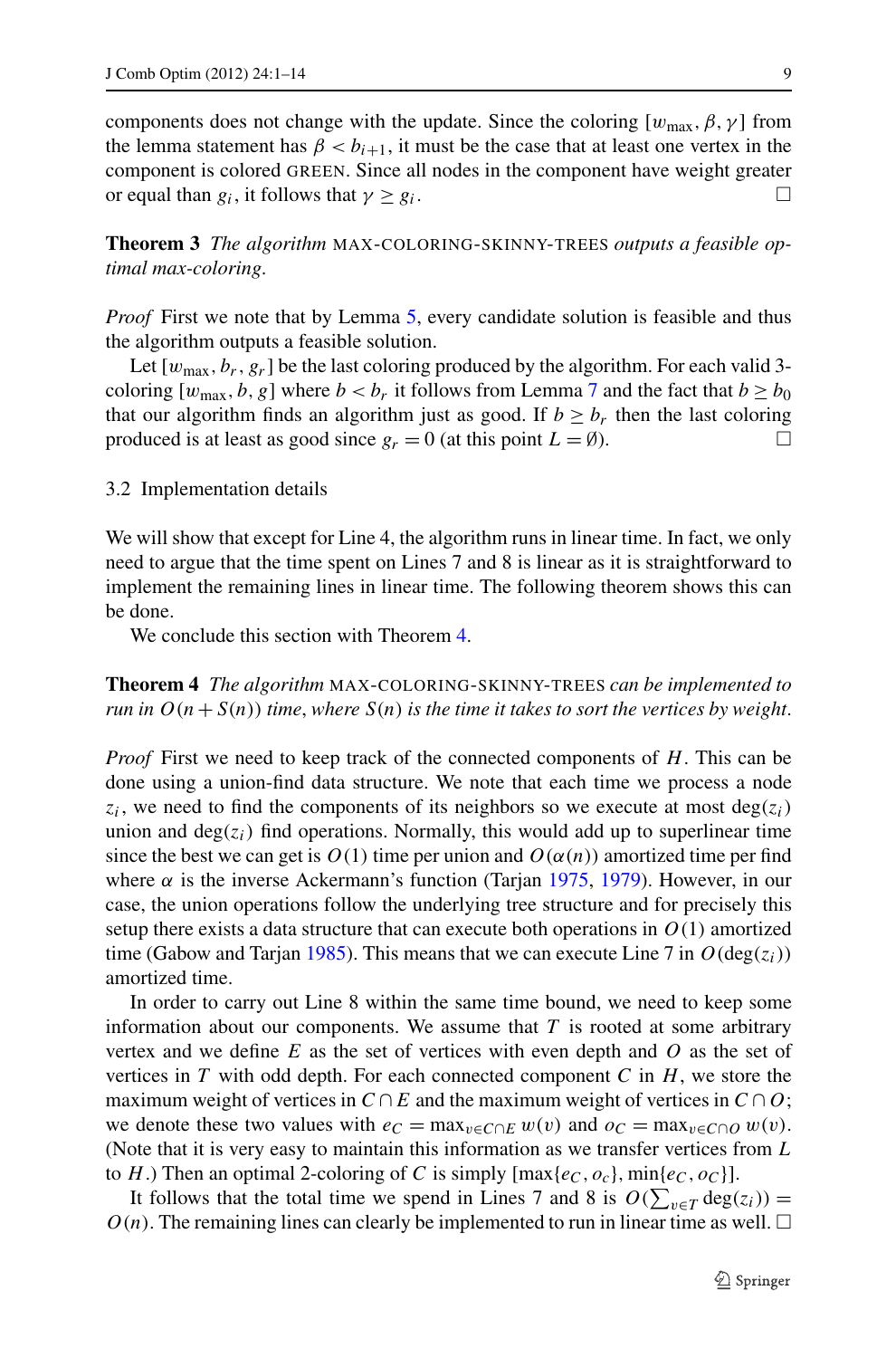#### <span id="page-9-0"></span>**4 A fully polynomial-time approximation scheme**

Except for the sorting step, the rest of our algorithm for skinny trees runs in  $O(n)$ time. In this section we exploit this fact to get an algorithm that computes a  $(1 + \epsilon)$ approximation of the optimal max-coloring in  $O(n + 1/\epsilon)$  time.

**Theorem 5** *There is an*  $O(n + 1/\epsilon)$  *time*  $(1 + \epsilon)$  *approximation for max-coloring a skinny tree*.

*Proof* The idea is very simple. Given a skinny tree and a weight function *w* and a real number  $\epsilon > 0$ , we create another weight function w' so that for every vertex  $v_i$ in the tree

$$
w'(v_i) = \left\lfloor \frac{3w(v_i)}{\epsilon w_{\max}} \right\rfloor.
$$

The weights under  $w'$  are integers in the range  $[0, \lceil \frac{3}{\epsilon} \rceil]$ . Therefore, by Theorem [2](#page-5-1) we can find an optimal max-coloring in  $O(n + \frac{1}{\epsilon})$  time using bucket sort for sorting the weights of the  $z_j$  vertices. We claim that this coloring is a  $1 + \epsilon$  approximation for the original weights  $w$ . Let OPT be the optimal coloring under  $w$  and  $w$ (OPT) be its cost; similarly, let  $OPT'$  be the optimal coloring under  $w'$  (the one output by our algorithm) and  $w'$  (OPT) be its cost.

<span id="page-9-1"></span>We bound the weight of our solution as follows

$$
w(OPT') \le (w'(OPT') + 3) \frac{\epsilon w_{\text{max}}}{3} \quad \text{[there are only three colors]}
$$
  
\n
$$
\le (w'(OPT) + 3) \frac{\epsilon w_{\text{max}}}{3} \quad \text{[OPT' is optimal for } w']
$$
  
\n
$$
\le w(OPT) + \epsilon w_{\text{max}} \quad \text{[by definition of } w']
$$
  
\n
$$
\le (1 + \epsilon) w(OPT). \quad \text{[since } w(OPT) \ge w_{\text{max}}]
$$

#### **5 Lower bounds on max-coloring a path with real weights**

Our algorithm for max-coloring a path takes  $O(n + S(r))$  time, where  $S(r)$  is the time to sort the weights of *r* vertices. The max-coloring problem was defined for integral vertex weights since this problem was motivated by scheduling problems, where the time to process each job is integral. However the max-coloring problem can be naturally extended to real vertex weights. When the vertex weights are real, it takes  $O(n \log n)$  time to sort the weights, so our algorithm also takes  $O(n \log n)$  time. We will now show that this is the optimal running time for max-coloring a path in the real algebraic computation tree model. In this model the operations {+, −, ×, ÷,  $\sqrt{x}$ , = 0, ≥ 0} on reals can be performed at unit cost.

Our lower bounding method works via a problem that we call the *max-difference problem*. In the max-difference problem, we are given a set  $\{y_1, \ldots, y_n\}$  of real numbers and let  $\langle y_{\pi(1)},...,y_{\pi(n)} \rangle$  be these elements sorted in nondecreasing order. The problem is to determine the maximum value of  $y_{\pi(i+1)} - y_{\pi(i)}$  for  $1 \le i \le n - 1$ .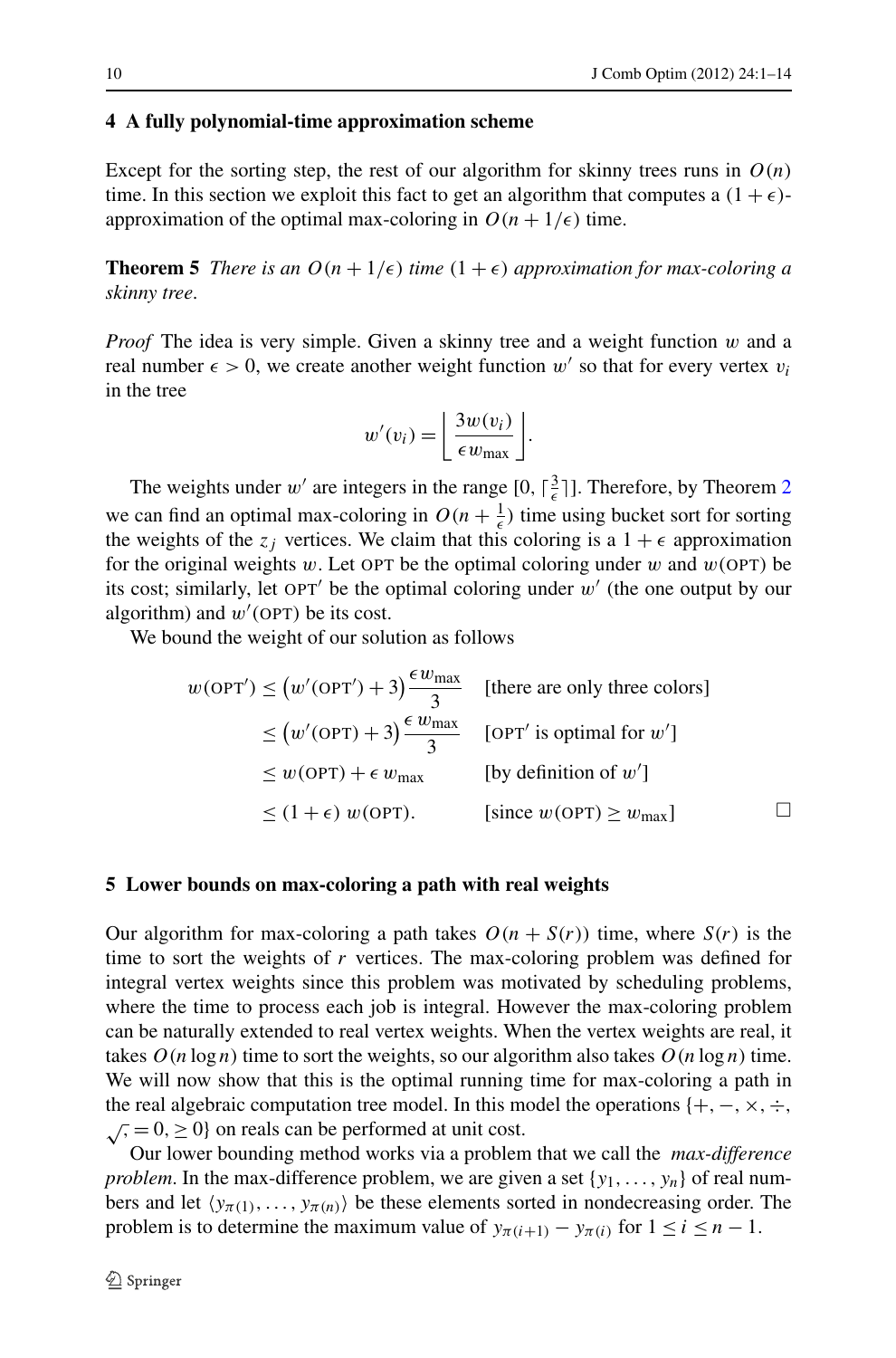#### 5.1 The reduction from max-difference to max-coloring a path

We will show an  $O(n)$  time reduction from the max-difference problem to the maxcoloring a path problem. Given a set  $\{y_1, \ldots, y_n\}$  of *n* real numbers, let us determine the maximum and minimum of  $y_1, \ldots, y_n$  in  $O(n)$  time. Assume without loss of generality that  $y_1$  is the minimum and  $y_n$  is the maximum. We form an instance of the max-coloring problem on a path as follows.

The path  $(v_1, v_2, \ldots, v_N)$  consists of  $N = 5(n - 1) + 2$  vertices. The leftmost vertex  $v_1$  has weight  $y_n + y_1 - \epsilon$ , where  $\epsilon > 0$  is a small constant. The next vertex  $v_2$  has weight  $2y_n$ . Recall that the largest value among the  $y_i$ 's is  $y_n$ ; the weight of  $2y_n$  will be the largest vertex weight in our max-coloring instance. We can therefore assume that  $v_2$  is colored RED. Let the next heaviest color class be BLUE. Note that since *v*<sub>1</sub> is adjacent to *v*<sub>2</sub>, the BLUE color class has weight at least  $y_n + y_1 - \epsilon$ .

The remaining vertices  $(v_3, \ldots, v_N)$  can be split into  $n-1$  blocks, each with 5 vertices. Let us call the 5 vertices of the *i*th block  $z_i$ ,  $u_i$ ,  $x_i$ ,  $x'_i$ ,  $u'_i$ , where  $z_i$  has weight 0, vertices  $u_i$  and  $u'_i$  have weight  $y_n + y_i$  and vertices  $x_i$  and  $x'_i$  have weight *y<sub>n</sub>* − *y<sub>i</sub>*. Note that if both *u<sub>i</sub>* and *u*<sub>*i*</sub> are colored RED, then one of *x<sub>i</sub>*, *x<sub>i</sub>* has to be colored GREEN. The vertices  $z_i$  of weight 0 in each block allow the blocks to be independent of each other.

There is a coloring of the path where the BLUE color class has weight  $y_n + y_1 - \epsilon$ (the least possible weight for BLUE). Since  $\epsilon > 0$ , this forces all the  $2(n - 1)$  vertices of weights in  $\{y_n + y_1, \ldots, y_n + y_{n-1}\}\$  to be colored RED in the initial coloring. This thereby forces certain vertices with weights in  $\{y_n - y_1, \ldots, y_n - y_{n-1}\}\$  to be colored GREEN. So the GREEN color class has weight  $y_n - y_1$  here (since  $y_1$  is the minimum among the *y<sub>i</sub>*'s, *y<sub>n</sub>* − *y*<sub>1</sub> is the largest among the *y<sub>n</sub>* − *y<sub>i</sub>*'s). Thus the sum of the BLUE and GREEN color classes in the above coloring is  $y_n + y_1 - \epsilon + y_n - y_1 =$  $2y_n - \epsilon$ . Here we only compute the sum of BLUE and GREEN color classes to compare colorings since the RED always has weight 2*yn*.

If we want a lower weight for the GREEN color class, then we need to increase the weight of the BLUE color class. Suppose we want the weight of the GREEN color class to go down to  $y_n - y_{\pi(k)}$ ; this means that all the vertices with weights in  ${y_n - y_1, y_n - y_{\pi(2)}, \ldots, y_n - y_{\pi(k-1)}}$  are colored RED or BLUE.

**Lemma 8** *For all the vertices of weight*  $y_n - y_{\pi(k-1)}$  *or more to be colored* non-GREEN, *a vertex of weight*  $y_n + y_{\pi(k-1)}$  *should be colored* BLUE.

*Proof* Note that for each *i*, we have 2 vertex weights of  $y_n - y_i$  (vertices  $x_i$  and  $x'_i$ in Fig. [4](#page-11-0)) sandwiched between  $u_i$  and  $u'_i$  of weight  $y_n + y_i$  each. So while the BLUE color class has weight  $< y_n + y_i$ , the 2 vertices  $u_i$  and  $u'_i$  have to be colored RED, which forces us to color one of  $x_i$ ,  $x'_i$  GREEN. Thus for both the vertices of weight *y<sub>n</sub>* − *y<sub>π(k−1)</sub>* to be colored *non*-GREEN, a vertex of weight *y<sub>n</sub>* + *y<sub>π(k−1)</sub>* has to be colored BLUE.

We will take  $\epsilon$  to be a very small value, say  $\epsilon < \frac{y_n - y_1}{n-1}$ .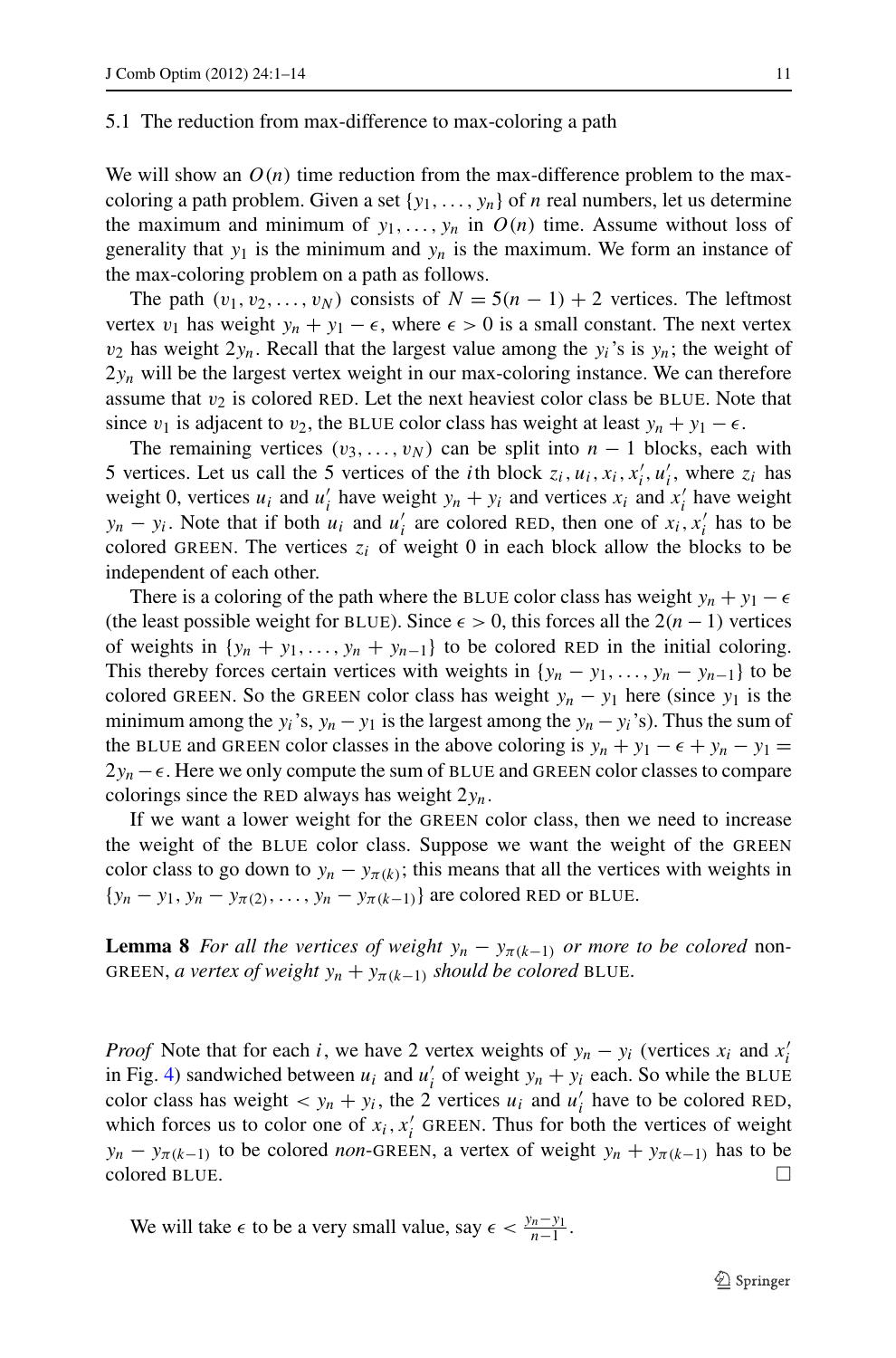<span id="page-11-0"></span>

**Fig. 4** The overall structure of the path in our reduction. There are 5*(n*−1*)*+2 vertices in total with *n*−1 blocks of 5 vertices each. The *i*th block is shown in detailed. The name of each vertex appears above the vertex and its weight, below

**Lemma 9** *Let*  $[w_{\text{max}}, \beta, \gamma]$  *be an optimal solution for the max-coloring instance and*  $\Delta = y_{\pi(i)} - y_{\pi(i-1)}$  *be the optimum value of the maximum difference instance. Then*  $\beta + \gamma = 2y_n - \Delta.$ 

*Proof* It is easy to see that for any *k*, where  $2 \le k \le n$ , with  $y_n + y_{\pi(k-1)}$  as the heaviest BLUE vertex weight, we are free to color vertices with weights in  ${y_n}$  +  $y_{\pi(1)}, y_n + y_{\pi(2)}, \ldots, y_n + y_{\pi(k-2)}$ } BLUE. Thus we can make all vertices with weights in  $\{y_n - y_{\pi(1)}, y_n - y_{\pi(2)}, \ldots, y_n - y_{\pi(k-1)}\}$  *non*-GREEN and the GREEN color class has weight  $y_n - y_{\pi(k)}$ . This makes the sum of weights of BLUE and GREEN equal to *yn* + *yπ*(*k*−1) + *yn* − *yπ*(*k*) = 2*yn* + *yπ*(*k*−1) − *yπ*(*k*); in particular, when *k* = *i*, the sum of BLUE and GREEN color classes equals  $2y_n - \Delta$ .

Our candidate colorings yield the following weights for the sum of BLUE and GREEN color classes:

$$
2y_n - \epsilon, 2y_n + y_{\pi(1)} - y_{\pi(2)}, \ldots, 2y_n + y_{\pi(k-1)} - y_{\pi(k)}, \ldots, 2y_n + y_{\pi(n-1)} - y_{\pi(n)},
$$

which is minimized for  $2y_n + y_{\pi(i-1)} - y_{\pi(i)} = 2y_n - \Delta$ . In other words, minimizing  $\beta + \gamma$  is the same as maximizing  $\Delta$ . . -

Thus solving the max-coloring a path problem solves the max-difference problem. An  $O(t(n))$  running time for max-coloring a path implies an  $O(t(n) + n)$  algorithm, that is, an  $O(t(n))$  algorithm for the maximum difference problem, since  $t(n) \geq n$ for the max-coloring problem.

#### 5.2 A lower bound for the max-difference problem

In this section we will show that in the algebraic computation tree model, if there exists an  $O(t(n))$  algorithm for the max-difference problem then there exists an  $O(t(n) + n)$  algorithm for the following problem: Given  $\{x_1, \ldots, x_n\} \in \mathbb{R}^n$ , do these numbers in sorted increasing order form a *non-trivial arithmetic progression*? That is, this problem "*Is-it-an-AP*" asks if there a *d >* 0 such that

$$
\{x_1, \ldots, x_n\} = \{\min, \min +d, \min +2d, \ldots, \min + (n-1)d\},\
$$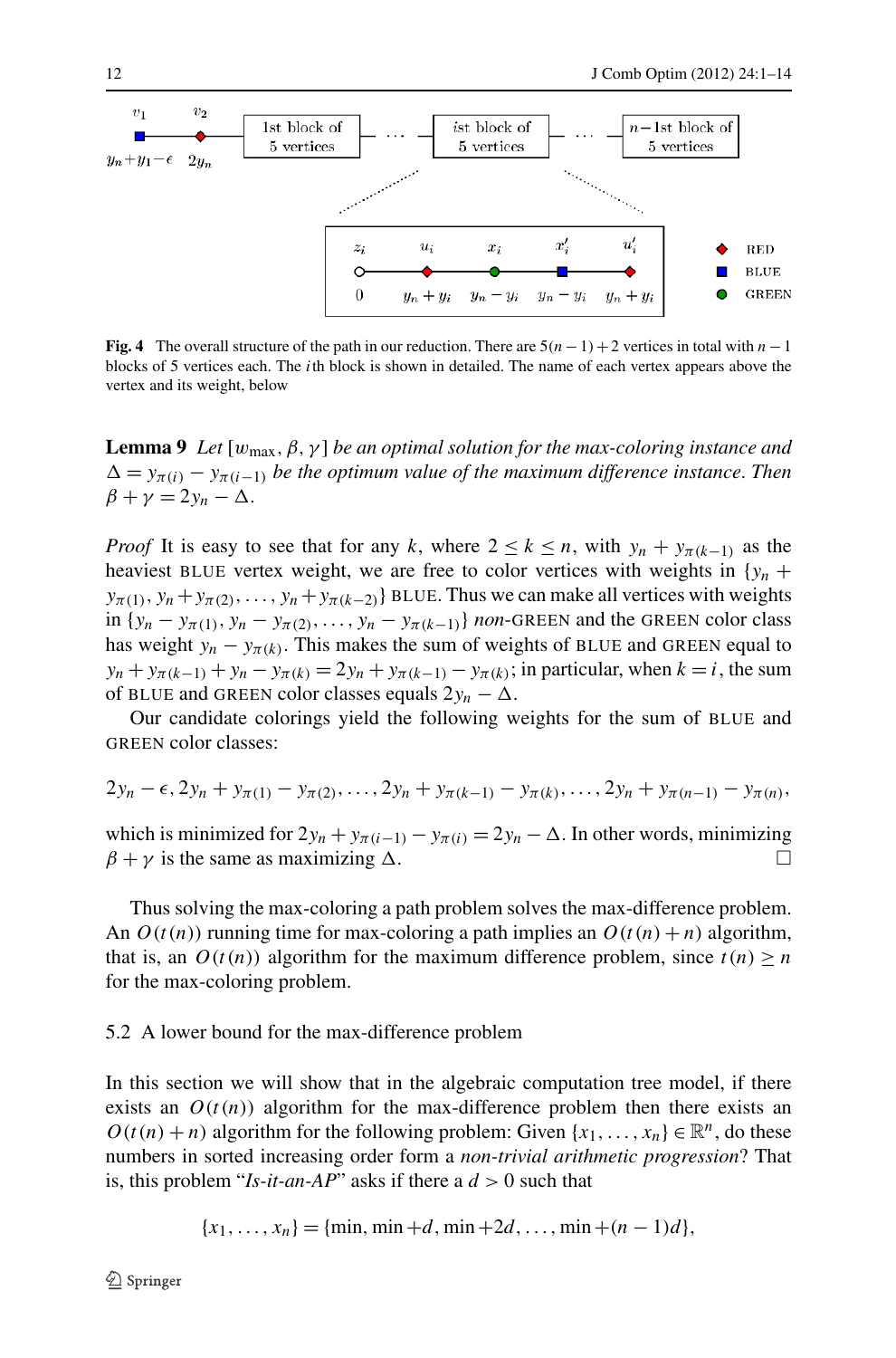where min is the minimum among  $x_1, \ldots, x_n$ . Then we will show an  $\Omega(n \log n)$  lower bound for *Is-it-an-AP*.

The  $O(n)$  time reduction from "Is-it-an-AP" to "max-difference" is simple. We compute the max-difference of  $x_1, \ldots, x_n$ , call this  $\Delta$ , and the maximum and minimum *x* values, call these  $x_{\text{max}}$  and  $x_{\text{min}}$ . It is easy to see that  $\{x_1, \ldots, x_n\}$  forms a *yes* instance of "Is-it-an-AP" if and only if  $x_{\text{max}} - x_{\text{min}} = \Delta(n - 1)$  and  $\Delta > 0$ .

*Lower bound on "Is-it-an-AP"* Our lower bounding method is the same as in the Element Distinctness problem. The *yes* instances of this problem form at least *n*! connected components (the same reasoning as in Element Distinctness), so it follows from Ben-Or's result that any algebraic computation tree solving the *Is-it-an-* $AP$  problem has depth  $\Omega(\log n! - n)$ , which is  $\Omega(n \log n)$ . Note that this problem can certainly be solved in  $O(n \log n)$  time by just sorting the elements and checking if this sequence is a non-trivial arithmetic progression.

*Number of connected components formed by yes <i>instances* Let  $\{x_1, \ldots, x_n\}$  be a *yes* instance for Is-it-an-AP. Thus every permutation of  $\{x_1, \ldots, x_n\}$  is also a *yes* instance. The *yes* instances partition  $\mathbb{R}^n$  into connected components. Thus  $(x_1, \ldots, x_n)$  belongs to such a component.

The claim is that no two permutations of  $(x_1, \ldots, x_n)$  belong to the same connected component. Consider any two permutations  $(x_{\pi(1)},...,x_{\pi(n)})$  and  $(x_{\tau(1)},...,x_{\tau(n)})$  $x_{\tau(n)}$ ). If these two points belong to the same connected component then there is a continuous path joining  $(x_{\pi(1)},...,x_{\pi(n)})$  and  $(x_{\tau(1)},...,x_{\tau(n)})$  in this component. There exist indices *i* and *j* such that  $x_{\tau(i)} < x_{\tau(i)}$  but  $x_{\tau(i)} > x_{\tau(i)}$ , thus there exists a point  $(r_1, \ldots, r_n)$  on this path with  $r_i = r_j$ . Such a point cannot be a *yes* instance of Is-it-an-AP, since if  $\{r_1, \ldots, r_n\}$  in sorted order forms an arithmetic progression then its common difference *d* has to be 0, however such a point is a *no* instance since *d* must be strictly larger than zero for a *yes* instance of Is-it-an-AP. This proves that the *yes* instances form at least *n*! connected components.

We can conclude that the Is-it-an-AP problem has a lower bound of  $\Omega(n \log n)$ in the algebraic computation tree model; by our earlier reductions so does the maxdifference problem and so does the problem of max-coloring a path with real vertex weights. Thus we have shown the following theorem.

**Theorem 6** *The complexity of max-coloring a path with real vertex weights is (n* log *n) in the algebraic computation tree model*.

#### **6 Conclusions**

We showed an upper bound of  $O(n + \text{time to sort the vertex weights})$  for the problem of max-coloring a path on *n* vertices and then generalized this to skinny trees. These algorithms can be adapted to compute  $1 + \epsilon$  approximations in  $O(n + 1/\epsilon)$  time. We also showed a matching lower bound of  $\Omega(n \log n)$  for max-coloring paths with *real* vertex weights in the algebraic computation tree model. It remains an interesting open problem to improve the time complexity of max-coloring more general classes of trees and, ultimately, to optimally max-color an arbitrary tree in polynomial time.